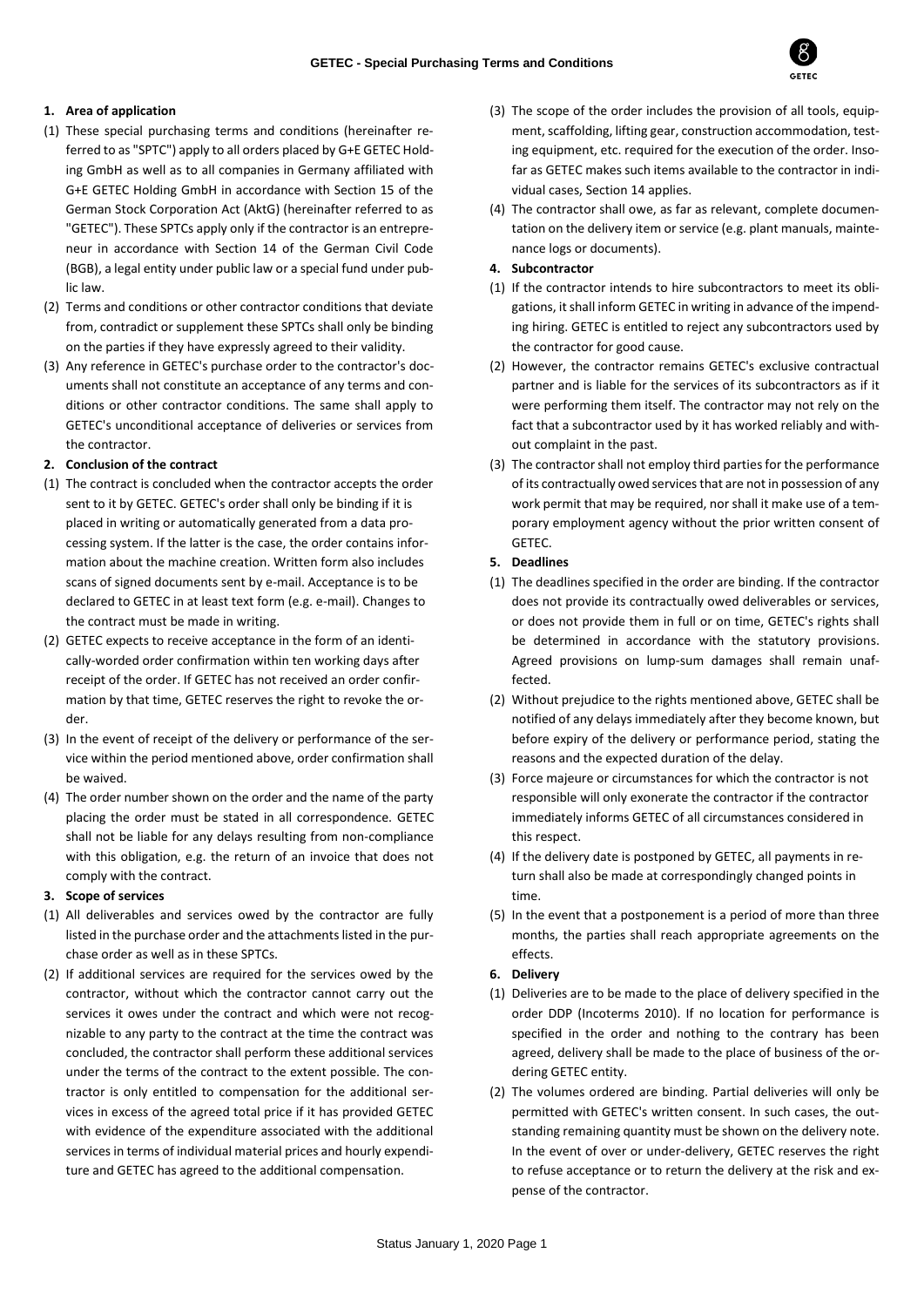

- (3) If GETEC does not return ordered goods in the event of early, unexpected delivery, GETEC may store the goods until the agreed delivery date at the contractor's expense and risk. In such cases, the due date of the invoices concerned is based on the agreed delivery date.
- (4) Goods to be delivered shall be packaged appropriately and in a form commonly used in the trade. The contractor is liable for damage resulting from inadequate packaging.
- (5) The contractor shall take back packaging in accordance with the packaging regulations in effect at the time of conclusion of the contract. In such cases, GETEC shall expect environmentally sound disposal, including appropriate proof of disposal if required.
- (6) Delivery notes shall contain at least the following information: Purchase order number(s) and purchase order item(s) (insofar as these are indicated on the purchase order), indications of the delivery item(s), quantities in units, delivery date.

## **7. Transfer and/or acceptance**

- (1) Acceptance of the delivery and countersigning the relevant delivery note shall serve as GETEC's acknowledgment of performance in the case of a delivery .
- (2) GETEC will inspect the delivery for any defects within a reasonable period of time and, if necessary, notify the contractor of such defects. The complaint shall be deemed to be in time if it is received by the contractor within a period of ten working days from receipt of the delivery.

The contractor expressly waives the objection of late notification of defects pursuant to Section 377 of the German Commercial Code (HGB), unless the defect is obvious.

- (3) Any delivery or service must be free of material defects and defects of title and must comply with the recognized rules of technology and the contractually agreed specifications, standards and safety, occupational health and safety, accident prevention and other regulations.
- (4) Any relevant acceptance shall be regulated in the purchase order.

### **8. Prices/ payment conditions**

- (1) The agreed total price is a fixed price and is binding. The fixed price includes all supplementary services required for performance of the contract (e.g. transport, travel and accommodation costs, packaging, insurance, testing and acceptance costs). The fixed price does not include statutory value added tax and, where relevant, delivered, duty paid (DDP Incoterms 2010) and including unloading and packaging as well as, if agreed, including assembly, commissioning and acceptance.
- (2) The payment period is 30 calendar days and commences at the earliest upon receipt of an invoice that meets the requirements of clause , but not before transfer or successful acceptance. If a down payment and/or partial payments of the total price have been agreed, the down payment or partial payment amount shall be due for payment within 30 calendar days after receipt of an auditable invoice. The date of receipt of the invoice is the date of the receipt stamp. If GETEC makes the relevant payment within 14 calendar days, the contractor grants a 3% discount on the net amount of the invoice in each case.
- (3) GETEC is entitled to make payments to the contractor's creditors in order to meet its payment obligations to the contractor, insofar

as they are involved in the performance of the services contractually owed by the contractor to GETEC on the basis of a service or work contract concluded with the contractor and if the third party (contractor's creditor) justifiably refuses to continue its performance due to the contractor's default in payment and the direct payment by GETEC is intended to ensure the continuation of the performance. Upon GETEC's request, the contractor is obligated to declare within a period of five working days whether and to what extent it acknowledges the claims of its creditors; if this declaration is not made in due time, the conditions for direct payment are deemed acknowledged.

- (4) No interest on arrears shall be owed by GETEC. The statutory provisions apply to default in payment.
- (5) The statutory provisions shall apply to rights of set-off and retention as well as to the defense of non-performance of the contract, unless otherwise provided for in these SPTCs. In particular, GETEC shall be entitled to withhold payments due as long as claims arising from incomplete or defective deliveries or services are still due to GETEC against the contractor.
- **9. Invoicing**
- (1) The contractor shall indicate in its invoices the purchase number, order position number and the project number (insofar as this has been indicated in the order) and, wherever relevant, whether the invoice in question is a partial invoice or a final invoice.
- (2) Copies of the delivery notes or acceptance reports countersigned by GETEC and, if applicable, timesheets shall be attached to the invoice. If the invoice is not sent electronically, it must be unstapled.
- (3) Each invoice may only refer to exactly one order (no collective invoices).
- (4) Each invoice must be accompanied by the VAT ID No. and the IBAN and BIC.
- (5) The invoice must comply with the requirements of Section 14 Paragraph 4 German Value Added Tax Act (UStG).
- (6) Invoices that do not comply with the contractual requirements may be returned to the contractor by GETEC.
- **10. Place of performance/work in the construction site area**
- (1) In the event that GETEC appoints site management at the place of performance, the latter shall have the right to issue instructions to the contractor on the construction site during the period of performance.
- (2) Work to be carried out by the contractor on the premises of third parties (e.g. in the plant area) must not hinder the third party more than is unavoidable.

## **11. Accident prevention/ environmental and health protection**

- (1) If the place of performance in accordance with the section above is located on the third-party premises, the contractor is obligated to find out about the regulations applicable to him there (e.g. plant safety regulations) and to comply with them.
- (2) If necessary, the contractor shall also obtain information at the place of performance from the competent specialists for occupational health and safety, environmental protection and fire protection about the requirements, accident prevention, environmental protection and fire protection regulations that are in place for the place of performance. The necessary measures must be coordinated with the appropriate specialists on site.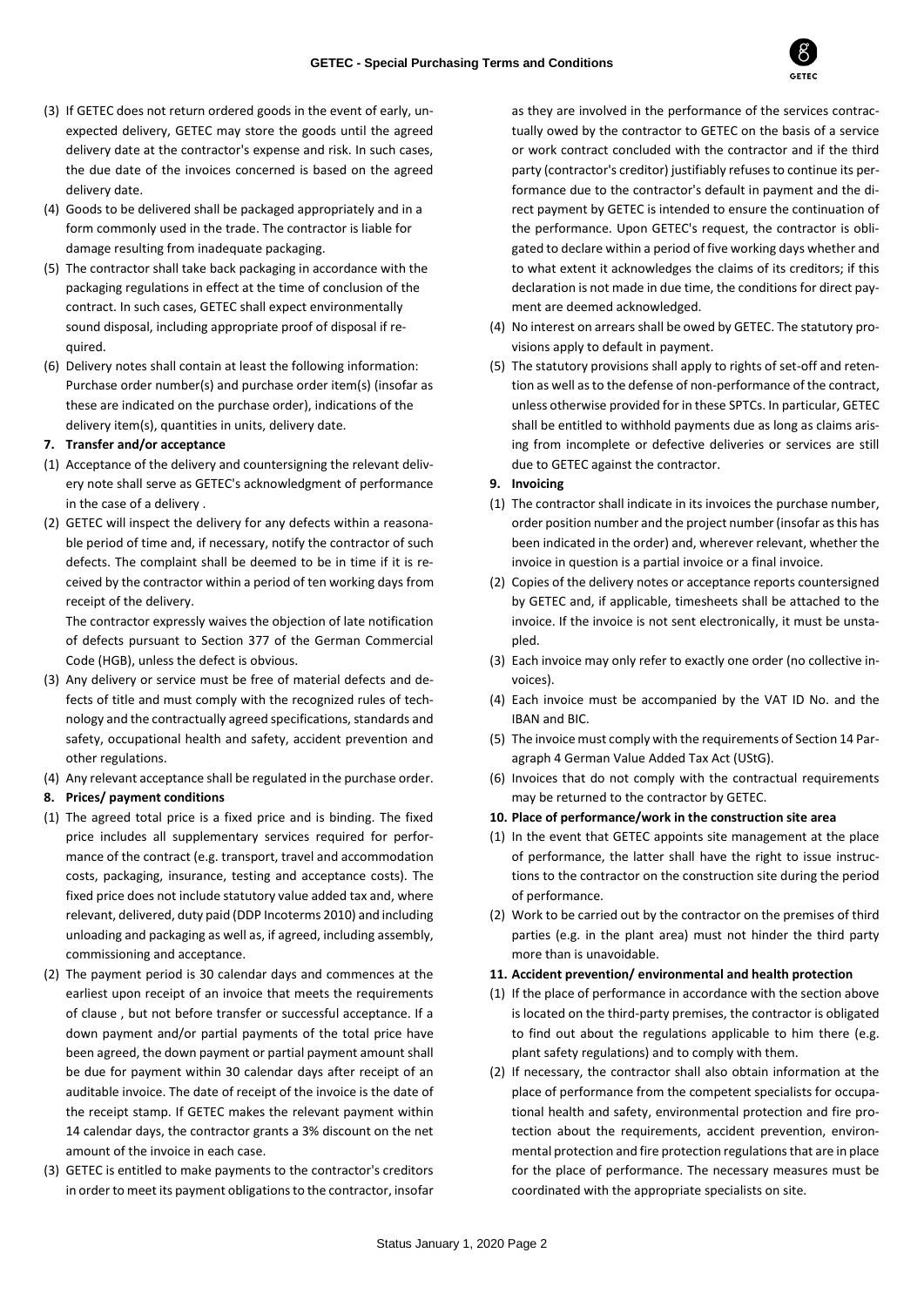

(3) The contractor shall indemnify GETEC and the persons assigned by GETEC with the implementation or supervision of accident prevention, environmental protection, plant safety, fire protection, hazardous materials regulations and site management against all claims against GETEC or the aforementioned persons for damages arising from a breach of the regulations to be observed by the contractor in connection with the performance of its contractually owed deliveries or services and for which the contractor is responsible. This also applies to claims arising from damage for which the contractor is responsible and which occurs during the execution of work on third-party premises (e.g. utility and waste disposal lines); the contractor must obtain detailed information about such third-party premises from all responsible authorities before commencing the services owed under the contract.

### **12. Transfer of receivables / offsetting and retention rights**

- (1) Receivables of the contractor against GETEC may only be transfered or pledged to third parties with the written consent of **GETEC**
- (2) The offsetting of receivables by the contractor is only permissible if these receivables are undisputed or have been legally established.
- (3) Rights and obligations arising from the contractual relationship may only be transferred to third parties with the prior consent of the other contracting party.

### **13. Transfer of risk and ownership**

The risk of accidental loss and accidental deterioration of the deliveries or services owed by the contractor under the contract shall be borne by the contractor until transfer or acceptance of the contractually owed service by GETEC.

#### **14. Supplies**

- (1) All items given to the contractor by GETEC for the performance of the contractor's contractual obligations (hereinafter referred to as " Materials") shall remain the property of GETEC and marked as such by the contractor and, if not processed by the contractor, shall be stored separately at the contractor's expense with the due care of a prudent businessman and insured against destruction and/or loss to the extent required. The contractor is obligated to prevent unauthorized access to the supplies by third parties and to inform the customer of any changes in the quantity (theft, destruction) and condition (restriction of usability) of the provisions immediately after becoming aware of it.
- (2) The supplies may only be used by the contractor in accordance with their intended purpose. Upon GETEC's request, the contractor is obligated to return the supplies provided to GETEC in proper condition if they are no longer required by the contractor for the performance of the services owed by the contractor under the contract and if they are not further processed by the contractor in accordance with Section 14 Paragraph 3.
- (3) Any processing, mixing or combining (collectively also referred to as "further processing") of supplies by the contractor shall be carried out on GETEC's behalf. GETEC shall receive co-ownership of the products manufactured using the supplies provided in the ratio of the value of the supplies provided to the value of the overall product.
- (4) For supplies delivered to the contractor by third parties at GETEC's request, the contractor will send the delivery note to be

countersigned by the contractor to GETEC without being requested to do so within 3 working days of countersignature.

(5) The contractor shall inspect the supplies transfered to it by GETEC or by a third party on GETEC's behalf for any defects immediately after their transfer and inform GETEC of any existing defects.

### **15. Warranty / liability for defects**

- (1) GETEC's warranty rights in the case of material defects and defects of title in the deliveries and services owed by the contractor under the contract, and in case of other breaches of duty by the contractor, are governed by the statutory provisions, unless otherwise stipulated in these SPTCs.
- (2) The warranty period begins with the complete transfer or with the successful acceptance.
- (3) So-called hidden defects that only become apparent following transfer or acceptance, but within the warranty period, shall be reported by GETEC within two weeks of their discovery at the latest. In the case of such defects, it shall be presumed that the item was already defective at the time of transfer of risk, unless this presumption is incompatible with the nature of the item or the defect.
- (4) The contractor ensures that the services owed by it under the contract each have the contractually agreed quality, insofar as a level of quality has been agreed. The contractor otherwise ensures that the services owed by it under the contract are in each case suitable for their intended use under the contract and comply with the state of the art and all relevant standards under private and public law.
- (5) GETEC may require that the contractor either rectify the defect or deliver a defect-free item or produce a new work as supplementary performance. Should the contractor fail to meet its obligation to remedy the defect within a reasonable period of time set by GETEC, GETEC may remedy the defect itself and demand reimbursement from the contractor of the expenses required for this purpose or a corresponding advance payment. If subsequent performance by the contractor fails or if it is intolerable for GETEC (e.g. due to particular urgency, risk to operational safety or imminent occurrence of disproportionate damage), no deadline need be set for subsequent performance; the contractor will be informed of such circumstances by GETEC without delay, if possible in advance.
- (6) The contractor ensures that its contractually owed deliveries or services are free of third party rights, in particular free of trademarks, patents, copyrights or other industrial property rights of third parties. The contractor indemnifies GETEC against all claims by third parties due to any infringement of its rights to the contractor's deliveries or services. GETEC is entitled to make unrestricted use of the deliveries or services provided by the contractor.

#### **16. Export/ re-export**

- (1) The contractor ensures that, prior to the performance of its contractually owed services, it complies with all import and export regulations applicable to it and the services contractually owed by it and that neither import / export prohibitions nor import and export licensing obligations have been disregarded.
- (2) The contractor shall, upon request, provide GETEC with all information and documents required for proper proof of the fulfillment of its obligations under Section 17 Paragraph 1.